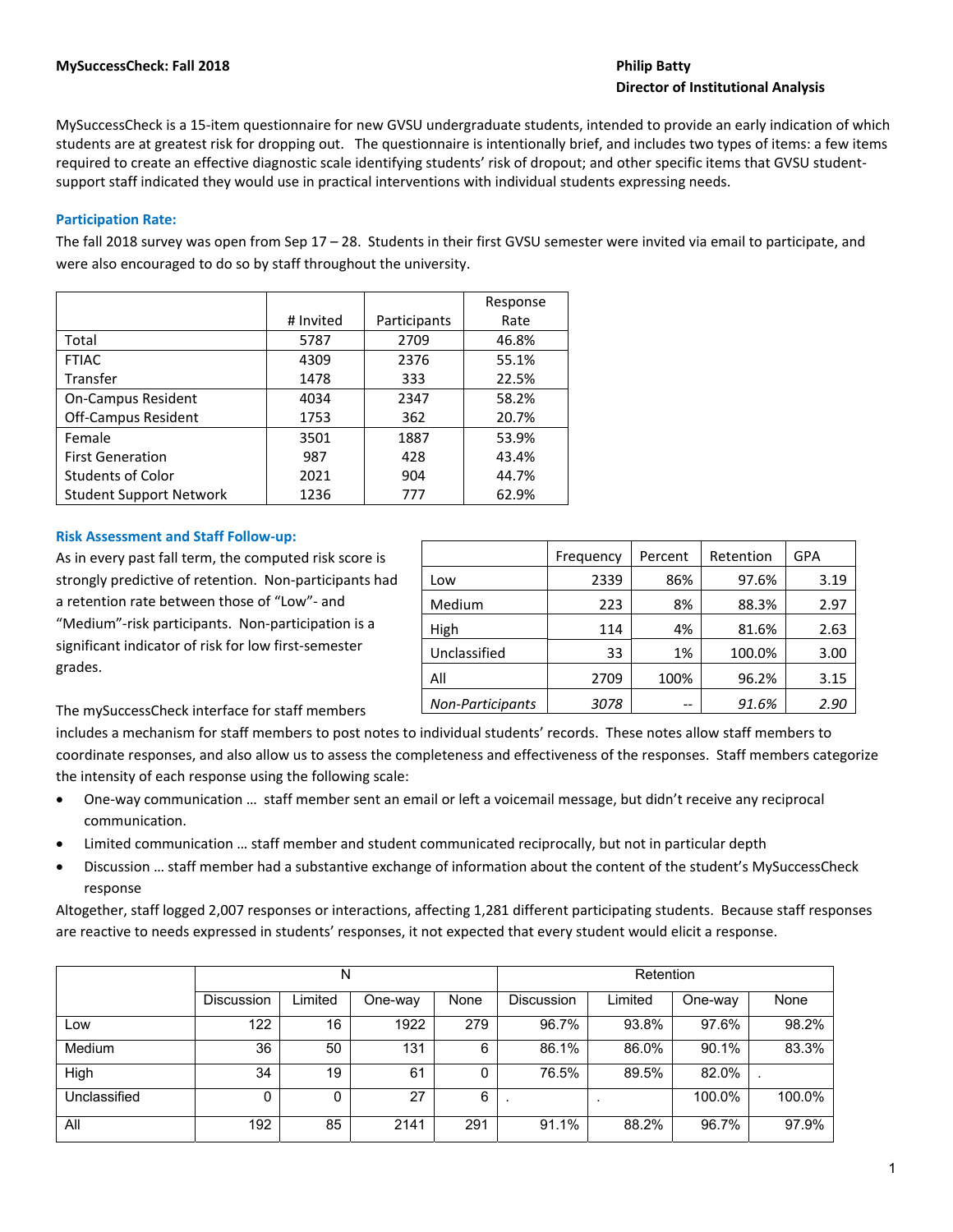# **Survey Item Breakdown:**

# **I would like an advisor to contact me to discuss my major or career goals**

|     |           |         |           |                 |            |         | Staff Response (row sums to 100%) |      |
|-----|-----------|---------|-----------|-----------------|------------|---------|-----------------------------------|------|
|     | Frequency | Percent | Retention | <b>Fall GPA</b> | Discussion | Limited | One-wav                           | None |
| No  | 958       | 36%     | 95.4%     | 3.17            | 3%         | 3%      | 75%                               | 19%  |
| Yes | 1707      | 64%     | 96.6%     | 3.14            | 9%         | 3%      | 82%                               | 6%   |

This item's responses are not significantly related to retention or GPA.

## **I am confident in my choice of major**

|                            |           |         |           |                 |                   |         | Staff Response (row sums to 100%) |      |
|----------------------------|-----------|---------|-----------|-----------------|-------------------|---------|-----------------------------------|------|
|                            | Frequency | Percent | Retention | <b>Fall GPA</b> | <b>Discussion</b> | Limited | One-wav                           | None |
| Agree Strongly             | 766       | 28%     | 96.0%     | 3.12            | 6%                | 2%      | 80%                               | 12%  |
| Agree                      | 1102      | 41%     | 96.7%     | 3.17            | 5%                | 3%      | 79%                               | 12%  |
| Neither Agree nor Disagree | 471       | 17%     | 95.3%     | 3.14            | 10%               | 3%      | 78%                               | 9%   |
| <b>Disagree</b>            | 241       | 9%      | 96.3%     | 3.13            | 12%               | 5%      | 76%                               | 7%   |
| Disagree Strongly          | 118       | 4%      | 96.6%     | 3.19            | 14%               | 6%      | 77%                               | 3%   |

This item's responses are not significantly related to retention or GPA.

## **I have spoken to one or more of my professors outside of class**

|                            |           |         |           |                 |                   |         | Staff Response (row sums to 100%) |      |
|----------------------------|-----------|---------|-----------|-----------------|-------------------|---------|-----------------------------------|------|
|                            | Frequency | Percent | Retention | <b>Fall GPA</b> | <b>Discussion</b> | Limited | One-wav                           | None |
| Agree Strongly             | 356       | 13%     | 97.2%     | 3.27            | 8%                | 4%      | 71%                               | 17%  |
| Agree                      | 1024      | 38%     | 96.5%     | 3.18            | 7%                | 2%      | 79%                               | 12%  |
| Neither Agree nor Disagree | 364       | 14%     | 97.0%     | 3.06            | 6%                | 4%      | 81%                               | 9%   |
| <b>Disagree</b>            | 756       | 28%     | 94.8%     | 3.15            | 8%                | 3%      | 81%                               | 8%   |
| Disagree Strongly          | 191       | 7%      | 96.3%     | 2.94            | 6%                | 5%      | 84%                               | 5%   |

There's a significant non‐ordinal association between responses and GPA ("Agree Strongly">{"Neither…","Disagree Strongly").

## **If I need extra help to be successful in my coursework, I know where to go at GVSU to receive academic support**

|                            |           |         |           |                 |                   |         | Staff Response (row sums to 100%) |      |
|----------------------------|-----------|---------|-----------|-----------------|-------------------|---------|-----------------------------------|------|
|                            | Frequency | Percent | Retention | <b>Fall GPA</b> | <b>Discussion</b> | Limited | One-way                           | None |
| Agree Strongly             | 787       | 29%     | 96.8%     | 3.14            | 7%                | 2%      | 79%                               | 12%  |
| Agree                      | 1356      | 51%     | 96.4%     | 3.19            | 6%                | 3%      | 79%                               | 12%  |
| Neither Agree nor Disagree | 281       | 10%     | 95.0%     | 3.04            | 9%                | 4%      | 76%                               | 11%  |
| <b>Disagree</b>            | 228       | 9%      | 94.3%     | 3.08            | 9%                | 5%      | 86%                               |      |
| Disagree Strongly          | 30        | 1%      | 93.3%     | 3.16            | 10%               | 3%      | 87%                               |      |

This item's responses are not significantly related to retention or GPA.

#### **I have friends at GVSU who I enjoy spending time with**

|                            |           |         |           |                 |            |         | Staff Response (row sums to 100%) |      |
|----------------------------|-----------|---------|-----------|-----------------|------------|---------|-----------------------------------|------|
|                            | Frequency | Percent | Retention | <b>Fall GPA</b> | Discussion | Limited | One-wav                           | None |
| Agree Strongly             | 1266      | 47%     | 98.0%     | 3.09            | 5%         | 2%      | 82%                               | 11%  |
| Agree                      | 930       | 35%     | 94.9%     | 3.25            | 8%         | 3%      | 76%                               | 13%  |
| Neither Agree nor Disagree | 286       | 11%     | 95.8%     | 3.15            | 10%        | 6%      | 75%                               | 9%   |
| <b>Disagree</b>            | 156       | 6%      | 92.3%     | 3.13            | 12%        | 6%      | 78%                               | 3%   |
| Disagree Strongly          | 39        | 1%      | 82.1%     | 2.86            | 15%        | 10%     | 74%                               |      |

Significant ordinal association between responses and retention. "Middle" responders ("Agree" to "Disagree") had significantly higher grades than "Disagree Strongly".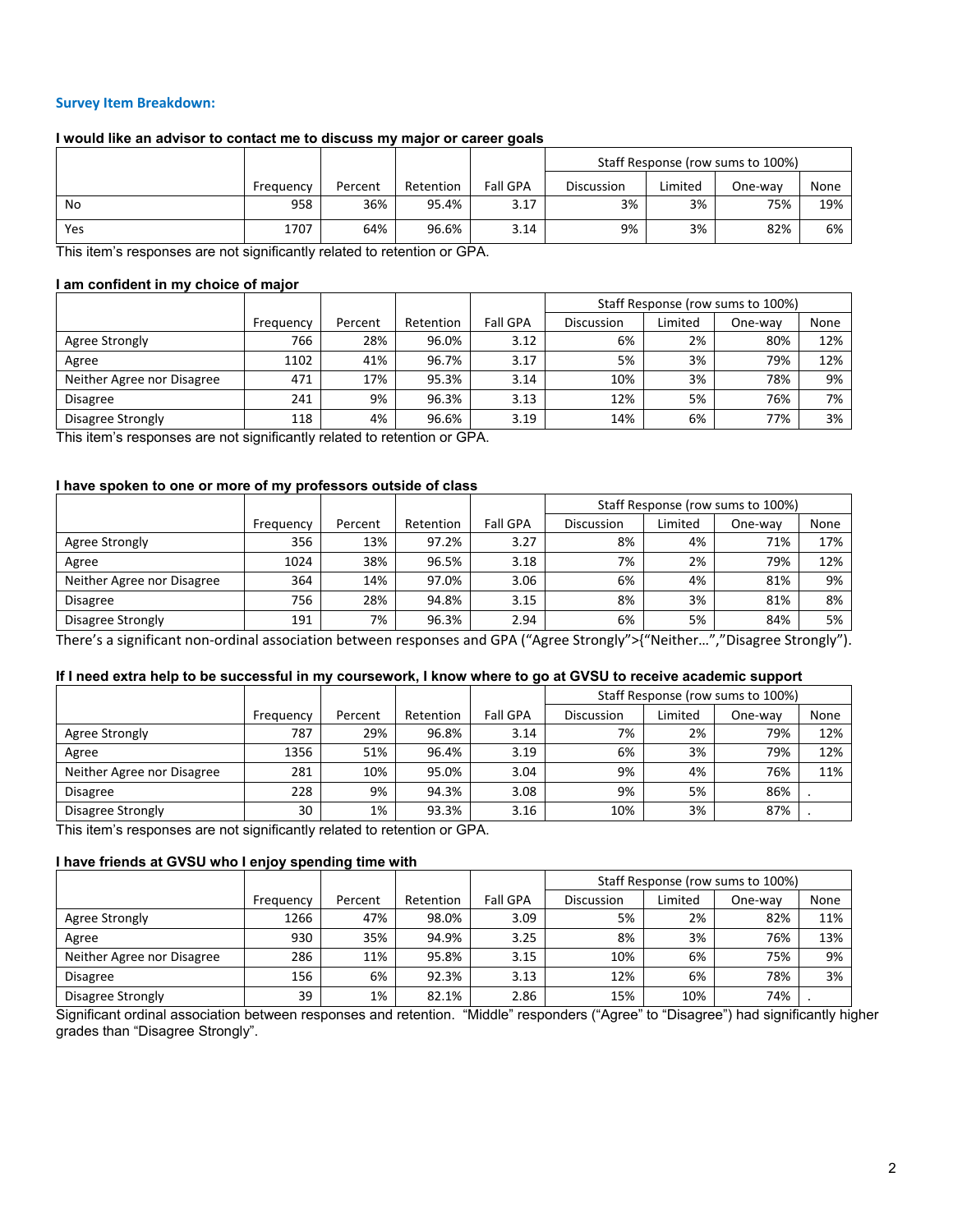#### **I am satisfied with my social life at GVSU**

|                            |           |         |           |                 |                   |         | Staff Response (row sums to 100%) |      |
|----------------------------|-----------|---------|-----------|-----------------|-------------------|---------|-----------------------------------|------|
|                            | Frequency | Percent | Retention | <b>Fall GPA</b> | <b>Discussion</b> | Limited | One-wav                           | None |
| Agree Strongly             | 788       | 30%     | 98.2%     | 3.05            | 5%                | 1%      | 83%                               | 11%  |
| Agree                      | 931       | 35%     | 97.0%     | 3.19            | 7%                | 2%      | 79%                               | 13%  |
| Neither Agree nor Disagree | 556       | 21%     | 94.1%     | 3.19            | 8%                | 4%      | 77%                               | 11%  |
| <b>Disagree</b>            | 323       | 12%     | 93.8%     | 3.19            | 12%               | 8%      | 75%                               | 6%   |
| Disagree Strongly          | 66        | 2%      | 90.9%     | 3.21            | 12%               | 9%      | 76%                               | 3%   |

Significant ordinal association between responses and retention.

# **I plan to return to GVSU for the Winter term**

|                            |           |         |           |                 |                   |         | Staff Response (row sums to 100%) |      |
|----------------------------|-----------|---------|-----------|-----------------|-------------------|---------|-----------------------------------|------|
|                            | Frequency | Percent | Retention | <b>Fall GPA</b> | <b>Discussion</b> | Limited | One-wav                           | None |
| Agree Strongly             | 1861      | 70%     | 97.9%     | 3.16            | 6%                | 1%      | 82%                               | 12%  |
| Agree                      | 711       | 27%     | 94.9%     | 3.16            | 9%                | 6%      | 76%                               | 10%  |
| Neither Agree nor Disagree | 91        | 3%      | 80.2%     | 2.93            | 25%               | 16%     | 55%                               | 3%   |
| <b>Disagree</b>            |           | 0%      | 40.0%     | 2.69            | 20%               | 20%     | 60%                               |      |
| Disagree Strongly          |           | 0%      | 42.9%     |                 | 14%               | 29%     | 57%                               |      |

Significant ordinal association between responses and retention.

#### **I plan to continue at GVSU next year (Fall 2018)**

|                            |           |         |           |                 |                   |         | Staff Response (row sums to 100%) |      |
|----------------------------|-----------|---------|-----------|-----------------|-------------------|---------|-----------------------------------|------|
|                            | Frequency | Percent | Retention | <b>Fall GPA</b> | <b>Discussion</b> | Limited | One-wav                           | None |
| Agree Strongly             | 1711      | 64%     | 98.1%     | 3.16            | 5%                | 1%      | 82%                               | 12%  |
| Agree                      | 693       | 26%     | 96.2%     | 3.18            | 8%                | 4%      | 78%                               | 11%  |
| Neither Agree nor Disagree | 245       | 9%      | 86.9%     | 3.04            | 15%               | 16%     | 64%                               | 4%   |
| <b>Disagree</b>            | 28        | 1%      | 71.4%     | 2.98            | 36%               | 14%     | 50%                               |      |
| Disagree Strongly          | 13        | 0%      | 69.2%     | 2.94            | 23%               | 8%      | 69%                               |      |

Significant ordinal association between responses and retention.

# **I feel like I belong at GVSU**

|                            |           |         |           |                 |                   |         | Staff Response (row sums to 100%) |      |
|----------------------------|-----------|---------|-----------|-----------------|-------------------|---------|-----------------------------------|------|
|                            | Frequency | Percent | Retention | <b>Fall GPA</b> | <b>Discussion</b> | Limited | One-wav                           | None |
| Agree Strongly             | 1112      | 42%     | 98.3%     | 3.11            | 5%                | 1%      | 82%                               | 12%  |
| Agree                      | 1012      | 38%     | 96.9%     | 3.22            | 6%                | 2%      | 80%                               | 12%  |
| Neither Agree nor Disagree | 456       | 17%     | 92.8%     | 3.16            | 11%               | 8%      | 73%                               | 8%   |
| <b>Disagree</b>            | 84        | 3%      | 82.1%     | 3.03            | 20%               | 18%     | 62%                               |      |
| Disagree Strongly          | 13        | 0%      | 76.9%     | 2.53            | 15%               |         | 85%                               |      |

Significant ordinal association between responses and retention. Those who disagree strongly had significantly lower grades than all other respondents.

#### **In an average week (so far) how many hours do you spend studying and preparing for your courses?**

|              |           |         |           |                 | Staff Response (row sums to 100%) |         |         |      |
|--------------|-----------|---------|-----------|-----------------|-----------------------------------|---------|---------|------|
|              | Frequency | Percent | Retention | <b>Fall GPA</b> | <b>Discussion</b>                 | Limited | One-way | None |
| Less than 1  | 14        | 1%      | 92.9%     | 1.91            |                                   | 14%     | 86%     |      |
| $1$ to 5     | 558       | 21%     | 95.7%     | 2.96            | 8%                                | 4%      | 88%     |      |
| 6 to 10      | 894       | 33%     | 96.5%     | 3.11            | 6%                                | 3%      | 91%     |      |
| 11 to 15     | 518       | 19%     | 97.1%     | 3.22            | 8%                                | 3%      | 89%     |      |
| 16 to 20     | 335       | 12%     | 95.8%     | 3.25            | 6%                                | 3%      | 50%     | 41%  |
| 21 to 25     | 176       | 7%      | 95.5%     | 3.34            | 7%                                | 3%      | 47%     | 43%  |
| 26 to 30     | 115       | 4%      | 96.5%     | 3.38            | 7%                                | 3%      | 53%     | 37%  |
| 31 to 35     | 50        | 2%      | 94.0%     | 3.46            | 10%                               | 2%      | 46%     | 42%  |
| 36 to 40     | 21        | 1%      | 90.5%     | 3.66            | 5%                                |         | 57%     | 38%  |
| More than 40 | 20        | 1%      | 95.0%     | 3.56            | 10%                               | 5%      | 50%     | 35%  |

Responses corresponding to more than 35 associated with significantly higher grades than those corresponding to fewer than 5 hours.